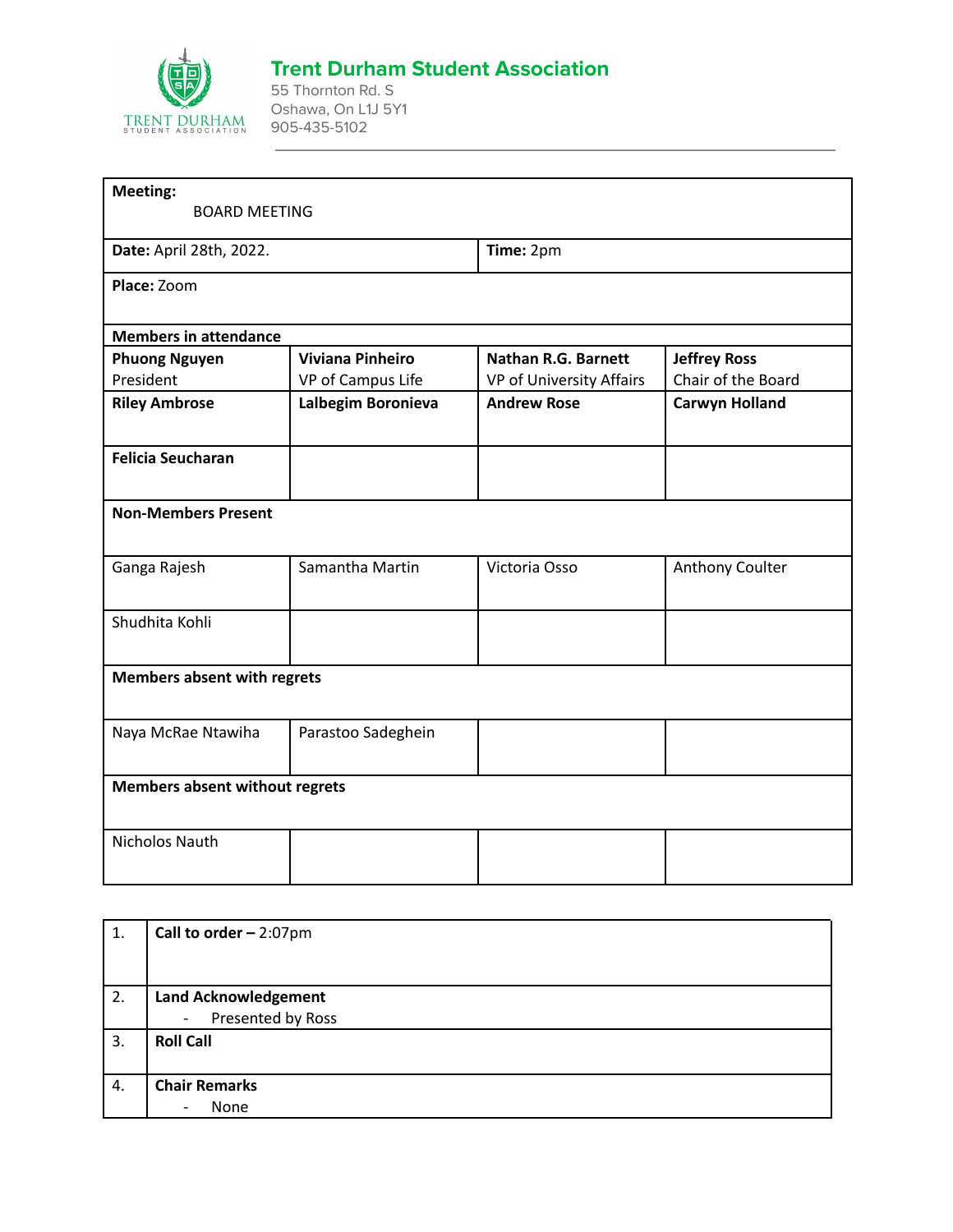

Г

| 5.  | <b>Approval of Previous Meeting Minutes</b>                                                   |
|-----|-----------------------------------------------------------------------------------------------|
|     | March board meeting                                                                           |
|     |                                                                                               |
|     | Motioned by Ambrose, seconded by Nguyen                                                       |
|     | Passes unanimously                                                                            |
| 6.  | <b>Review of Action Items</b>                                                                 |
|     | None                                                                                          |
| 7.  | <b>Call for New Business</b>                                                                  |
|     |                                                                                               |
|     | None                                                                                          |
| 8.  | <b>Approval of Agenda</b>                                                                     |
|     | Motioned by Pinheiro, seconded by Barnett                                                     |
|     | Passes unanimously                                                                            |
| 9.  | <b>Declaration of Conflict of Interest</b>                                                    |
|     |                                                                                               |
|     | Nguyen has COI for Wage Increase and Executive Transition document                            |
|     | Pinheiro has COI for Wage Increase Executive Transition document                              |
|     | Barnett has COI for Executive Transition document                                             |
| 10. | <b>Executive Updates</b>                                                                      |
|     | Overview of exec updates (Attached in board drives)                                           |
|     |                                                                                               |
|     | The executives gave an update of what they have been working on over the past month.          |
|     |                                                                                               |
| 11. | <b>Board Updates</b>                                                                          |
|     | None                                                                                          |
| 12  | <b>Chair Approval</b>                                                                         |
|     | Nguyen went over the hiring process for the chair and the responsibilities of the chair.      |
|     |                                                                                               |
|     | Be it resolved that: the TDSA Board of Directors approve Naya McRae Ntawiha as the chair of   |
|     | the TDSA Board of the directors for the 2022/23 academic year.                                |
|     |                                                                                               |
|     | Moved by Nguyen, seconded by Ambrose<br>Motion passes unanimously                             |
|     |                                                                                               |
| 13  | <b>Wage Increase</b>                                                                          |
|     |                                                                                               |
|     | Barnett went over the wage increase. Every year TDSA salary goes up by CPI, the CPI for       |
|     | this year is drastically higher compared to last year.                                        |
|     | Be it resolved that: The TDSA Board of Directors approve an increase of 6.7% based on the CPI |
|     | as calculated by STATS Canada for the month of March 2022 to the salaries of President, VPUA, |
|     | VPCL and Chair effective 2022-2023 academic year (Starting May 1st).                          |

 $\overline{\mathbf{1}}$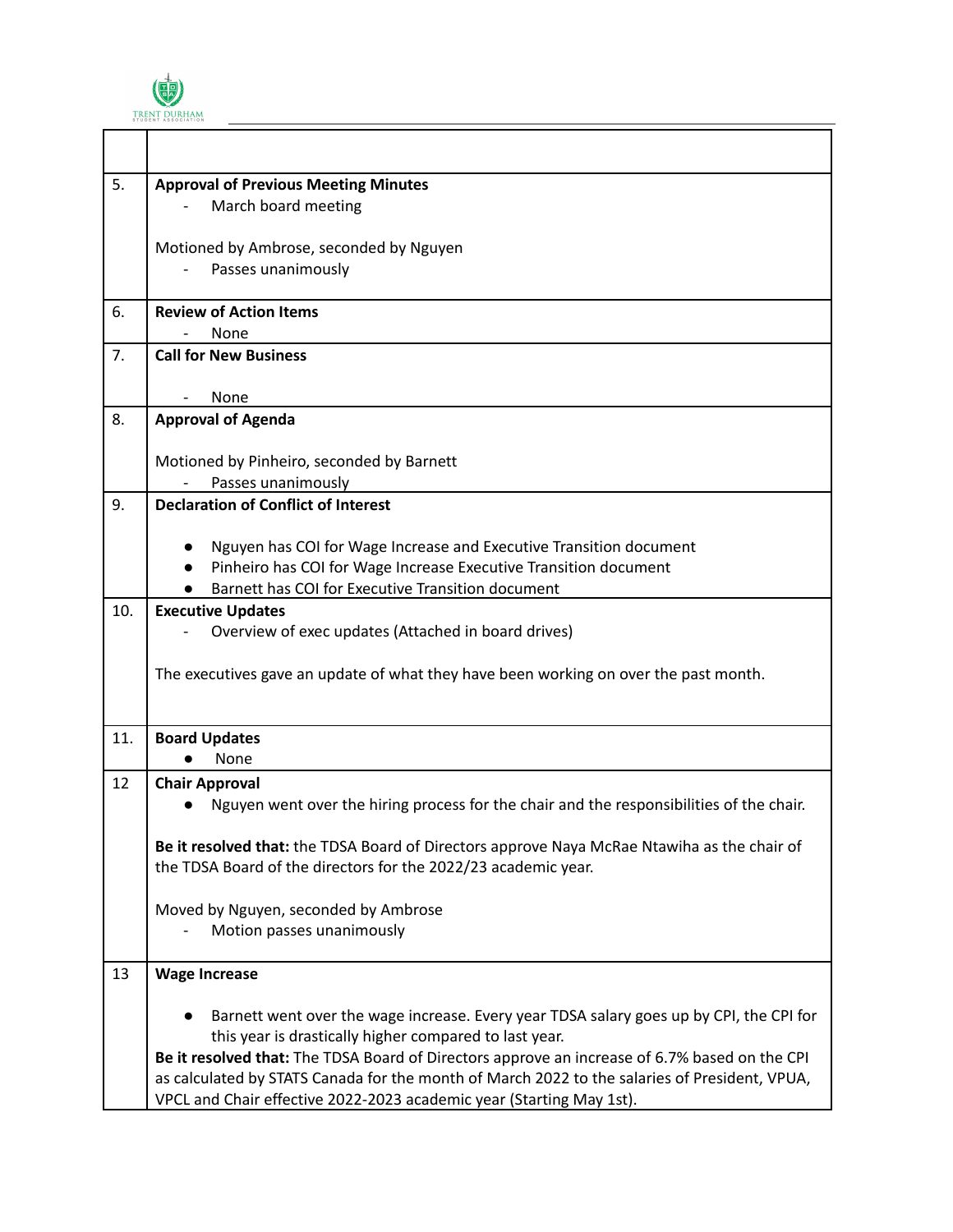$\dot{ \bm \Theta}$ TRENT DURHAM

T

Г

|    | Moved by Barnett, seconded by Ambrose<br>Motion passes<br>Pinheiro and Nguyen abstain.<br>Be it further resolved that: The TDSA Board of Directors approve an increase of 6.7% based on<br>the CPI as calculated by STATS Canada for the month of March 2022 to the hourly rates of all<br>Student Employees in the association effective 2022-2023 academic year (Starting May 1st).<br>Motioned by Barnett, Seconded by Ambrose<br>Motion passes unanimously            |  |
|----|---------------------------------------------------------------------------------------------------------------------------------------------------------------------------------------------------------------------------------------------------------------------------------------------------------------------------------------------------------------------------------------------------------------------------------------------------------------------------|--|
| 14 | <b>Executive Salary Study</b>                                                                                                                                                                                                                                                                                                                                                                                                                                             |  |
|    | Ambrose went over the need for a look at a salary increase of the TDSA exec pay In his<br>$\bullet$<br>view, the salary that the executives get paid is not significant<br>Seucharan: Is this being tied to the CPI discussion?<br>Barnett: Student executives across the board are paid different rates, usually below<br>standard competitive rates. This is separate from the CPI discussion, CPI is make salaries<br>consistent with inflation                        |  |
|    | Be it resolved that: The TDSA Board of Directors task a specialized committee consisting of the<br>Executive Director and 2 Board Directors to study the market that impacts the competitiveness<br>of Student Executive compensation and to review the effectiveness of the TDSA Executive<br>salaries in relation to the market.                                                                                                                                        |  |
|    | Motioned by Ambrose, Seconded by Barnett<br>Motion passes unanimously                                                                                                                                                                                                                                                                                                                                                                                                     |  |
| 15 | <b>Executive Transition Documents</b>                                                                                                                                                                                                                                                                                                                                                                                                                                     |  |
|    | Barnett went over the importance of the transition report: it is meant to help the<br>incoming executive, and provide a frame of reference for future executives. There is a<br>monetary piece of \$500, and the executives are graded on three sections worth 30%<br>each and a 10% graded on the overall document<br>Ambrose: In the position focused document of the VPUA, there is an incomplete<br>$\bullet$<br>sentence.<br>Barnett: I will complete that sentence. |  |
|    | Be it resolved that: The TDSA Board of Directors approve the transition documents of the<br>President with a 100% completion                                                                                                                                                                                                                                                                                                                                              |  |
|    | Motioned by Ambrose, Seconded by Rose                                                                                                                                                                                                                                                                                                                                                                                                                                     |  |